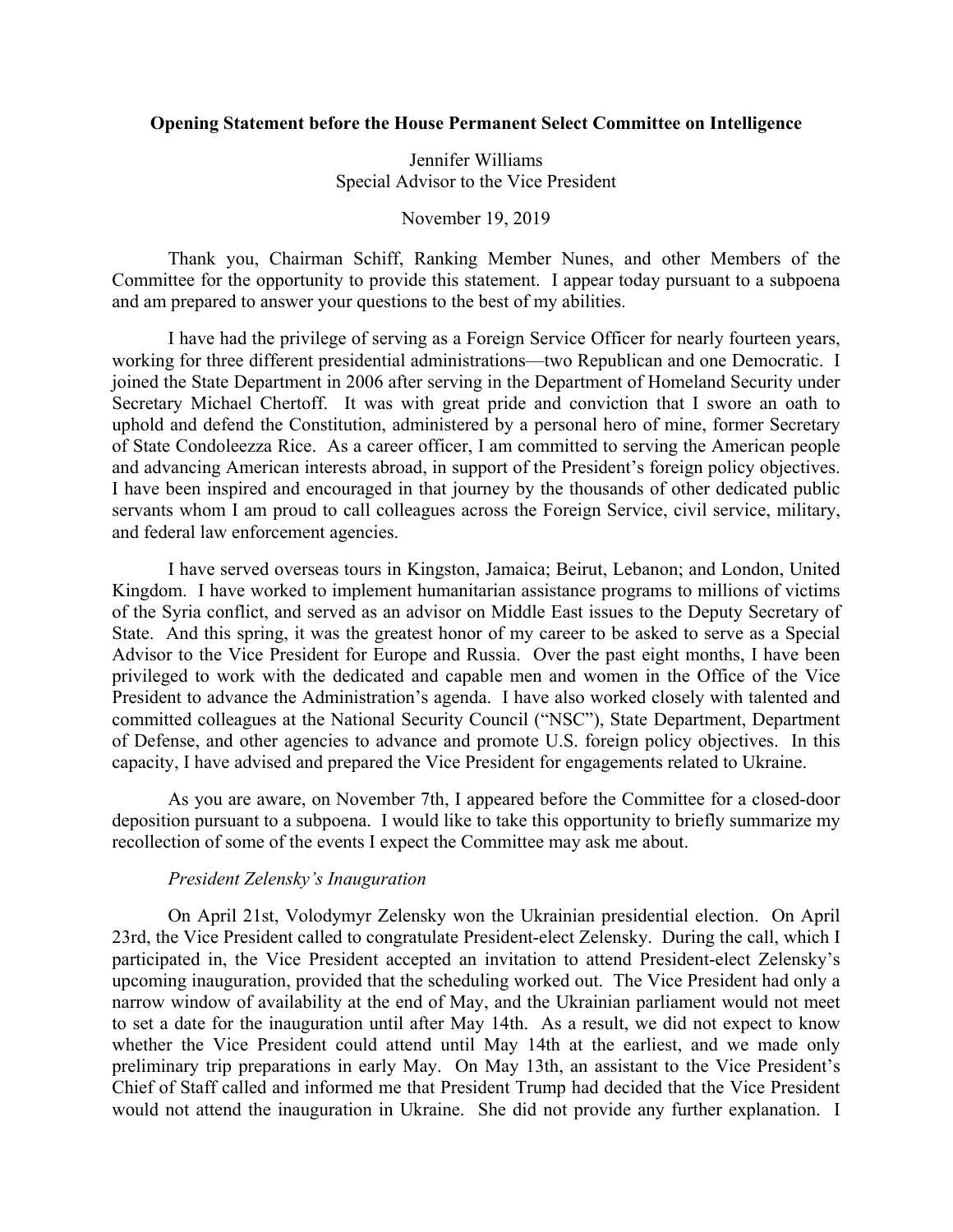relayed that instruction to others involved in planning the potential trip. I also informed the NSC that the Vice President would not be attending, so that it could identify a head of delegation to represent the United States at President-elect Zelensky's inauguration.

#### *Hold on Ukraine Security Assistance*

On July 3rd, I learned that the Office of Management and Budget ("OMB") had placed a hold on a tranche of security assistance designated for Ukraine. According to the information I received, OMB was reviewing whether the funding was aligned with the Administration's priorities.

I subsequently attended meetings of the Policy Coordination Committee where the hold on Ukrainian security assistance was discussed. During those meetings, representatives of the State and Defense Departments advocated that the hold should be lifted, and OMB representatives reported that the White House Chief of Staff had directed that the hold should remain in place.

On September 11th, I learned that the hold on security assistance for Ukraine had been released. I have never learned what prompted that decision.

## *July 25th Call Between President Trump and President Zelensky*

On July 25th, along with several of my colleagues, I listened to a call between President Trump and President Zelensky—the content of which has since been publicly reported. Prior to July 25th, I had participated in roughly a dozen other presidential phone calls. During my closed-door deposition, Members of the Committee asked about my personal views and whether I had any concerns about the July 25th call. As I testified then, I found the July 25th phone call unusual because, in contrast to other presidential calls I had observed, it involved discussion of what appeared to be a domestic political matter.

After the July 25th call, I provided an update in the Vice President's daily briefing book indicating that President Trump had a call that day with President Zelensky. A hard copy of the memorandum transcribing the call was also included in the book. I do not know whether the Vice President reviewed my update or the transcript. I did not discuss the July 25th call with the Vice President or any of my colleagues in the Office of the Vice President or the NSC.

## *September 1 Meeting Between the Vice President and President Zelensky*

On August 29th, I learned that the Vice President would be traveling to Poland to meet with President Zelensky on September 1st. At the September 1st meeting, which I attended, President Zelensky asked the Vice President about news articles reporting a hold on U.S. security assistance for Ukraine. The Vice President responded that Ukraine had the United States' unwavering support and promised to relay their conversation to President Trump that night. During the September 1st meeting, neither the Vice President nor President Zelensky mentioned the specific investigations discussed during the July 25th call.